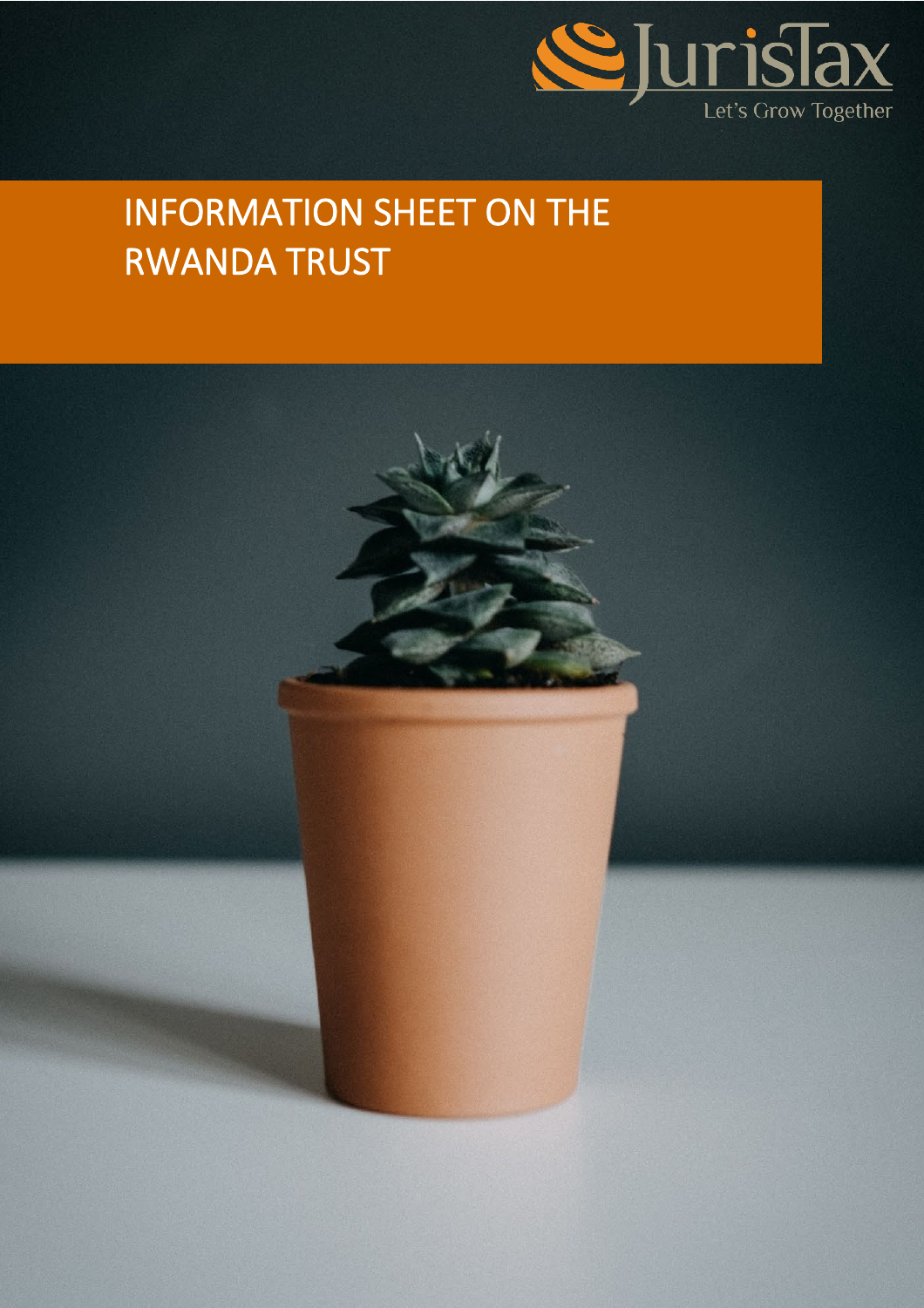

Rwanda enacted a new law N° 063/2021 OF 14/10/2021 to govern. **A Rwandan trust** is any trust whose creation is based on Rwandan law as its proper law whether or not it was created on the territory of Rwanda or whether it is being operated by residents of Rwanda or not.

## **Definition**

A trust exists when a settlor, in accordance with the trust instrument, transfers his or her property to a trustee who then administers it for the benefit of the beneficiaries or for a known purpose.

## **Beneficiaries**

A settlor indicates the following in the trust instrument:

- the names of a beneficiary;
- ascertainable persons including a class of persons or a relationship to some persons whether or not living at the time of the creation of the trust or at the time when members of a class are to be determined;
- the provision for addition to or exclusion of a beneficiary from a trust;
- imposition upon a beneficiary of an obligation as a condition to access benefits;
- the interest of a beneficiary constituting movable property of which a beneficiary may sell, pledge, transfer or otherwise deal with his or her interest in any manner according to the terms of the trust; 6° whether a settlor or a trustee of a trust may also be beneficiaries of the trust.

# **Characteristics**

The characteristics of a trust are the following:

- the trust assets constitute a separate fund and are not a part of the trustee's own estate;
- the legal title to the trust assets stands in the name of the trustee, or in the name of another person on behalf of the trustee;
- the trustee has the power and the duty, in respect of which he or she is accountable, to administer, employ or dispose of the assets in accordance with the trust instrument and the special duties imposed by law;
- the reservation by the settlor of certain rights and powers and the fact that the trustee may himself have rights as a beneficiary are not inconsistent with the existence of a trust;
- the reservation by the beneficiary of rights on interests from assets administered or the fact that there is a purpose of a trust.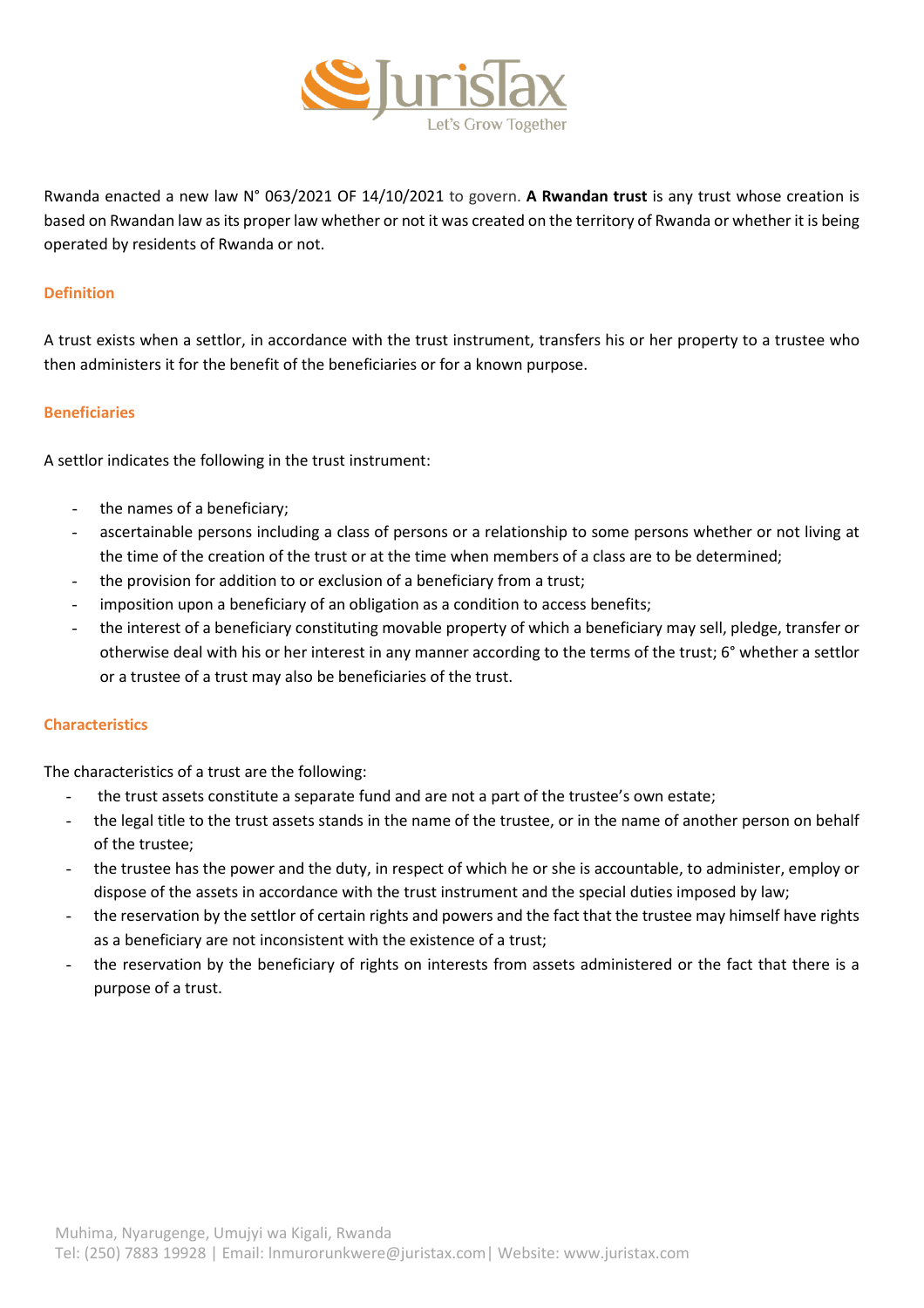

# **Types of Trust**

## **1. Purpose Trust**

A purpose trust is created for a specific purpose rather than providing any benefit to beneficiaries. A purpose trust is valid if:

- the purpose for its creation is valid and enforceable;
- the purpose for its creation is specific, reasonable and achievable;
- the purpose for its creation is in line with the Rwandan cultural values, lawful or not contrary to public order;
- the trust instrument provides for appointment of an enforcer capable to execute purpose trust and for appointment of another enforcer when the existing one is no longer in place;
- the trust has at least one (1) trustee;
- the trust instrument provides for the disposition of surplus property of the trust upon its termination whether on the date of expiry or on the occurrence of a certain event or for any other cause.

# *Appointment of an enforcer*

A trust instrument specifies an enforcer and a successor to be approved by a competent authority for a purpose trust in order for the trust to be valid and to ensure enforcement of its objectives.

An enforcer of a purpose trust cannot be:

- the trustee of that same trust;
- related to the trustee of that same trust.

# **2. Charitable Trust**

A charitable trust promotes a charitable purpose and does not benefit any specific person. A charitable trust is created for one or more of the following objectives:

- relief of poverty;
- advancement of education;
- advancement of faith-based community development activities;
- protection of the environment;
- advancement of human rights and fundamental freedoms;
- any other purpose beneficial to the population approved by the organ in charge of registration of trust instruments.
- Purposes of the charitable trust may be pursued in Rwanda or elsewhere and are beneficial to a section of the public in Rwanda or a class of persons not resident in Rwanda.

# **3. Protective trust**

A protective trust is created where beneficiaries are unable to sell or give away their equitable interests in the trust property for the purposes of protecting beneficiaries who need legal protection in order to prevent them from frittering away their inheritance.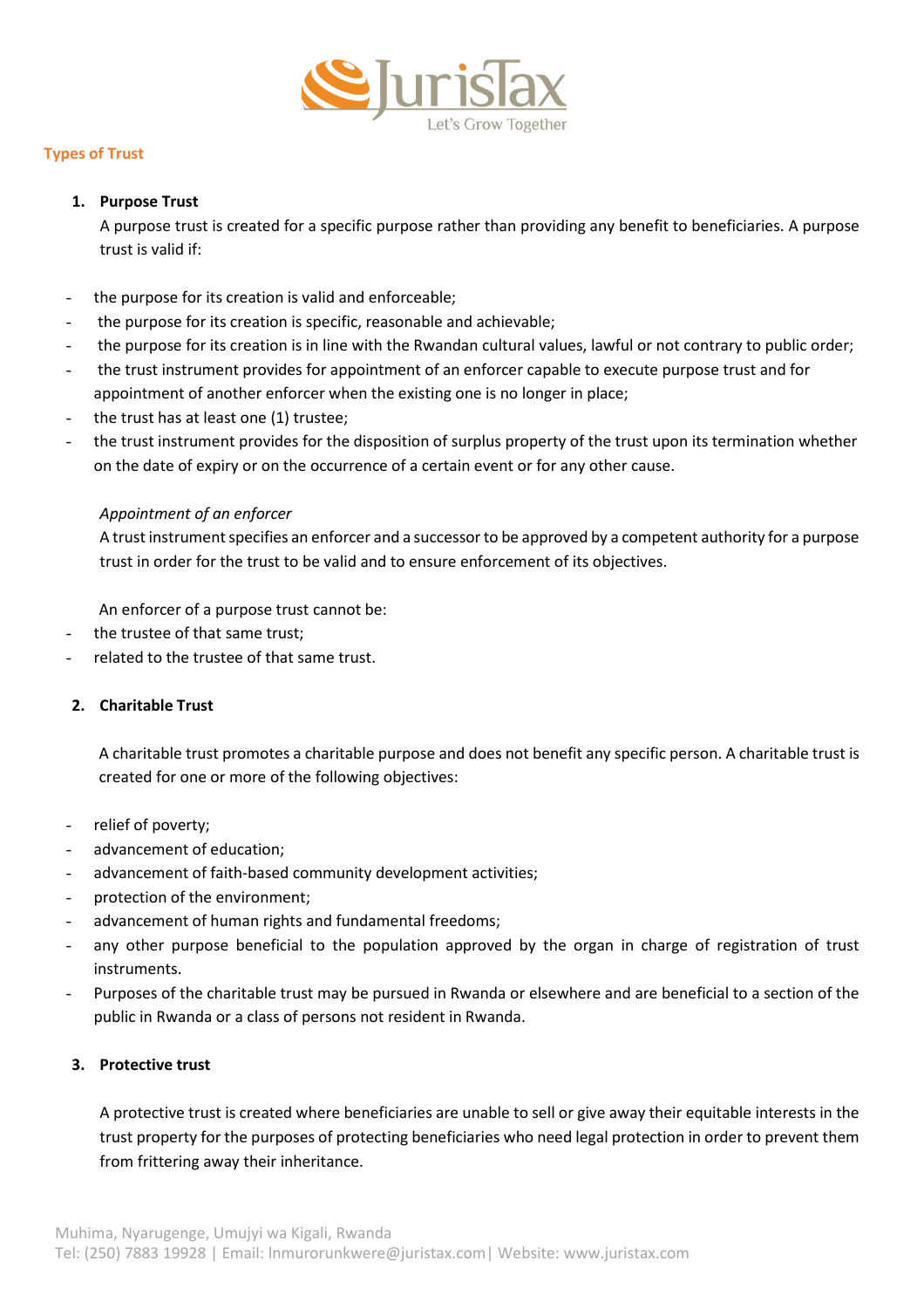

## **Duration.**

A Rwandan trust exists for a maximum period of ninety-nine (99) years. However, after a period of ninety-nine (99) years, a settler or beneficiaries may create another trust. However, a purpose trust that holds a property located in Rwanda can exist for a period of more than ninety-nine (99) years.

## **Core terms of Trust**

A trust instrument must include the following core terms:

- contact details of the settlor including his or her name and address. In the event the settlor is not domiciled in Rwanda, the address registered in Rwanda is included;
- the name and address of the trustee;
- the intention of the settlor to create the trust or the declaration of the trustee that he or she holds property on trust;
- the purpose of a trust;
- the property transferred or held on trust and the duration of the trust;
- the names of the beneficiaries, where they have already been identified, the protector or enforcer;
- duties, powers, rights of the trustee;
- beneficiaries, their duties, powers, and rights, subject to the types of trust which are not required to have beneficiaries;
- the procedure for decision making;
- the proper law of the trust.

## **Governance**

## **Appointment of a trustee and his powers**

## Appointment

- A trustee may be a natural person or a corporation.
- A trustee cannot hold a beneficial interest under the trust of which he or she is a trustee unless he or she is not the sole trustee or the sole beneficiary of the trust.
- A trust must have one (1) trustee unless the trust instrument provides for more than one (1) trustee. If the number of trustees is less than the number required by the trust instrument, the missing number of trustees required must be appointed within sixty (60) days from the date it was reported. The remaining trustees may only act for the purpose of preserving the trust property. A trustee may work for more than one trust. A trustee who works for more than one (1) trust cannot be affected by a notice based on trust instrument, a matter, a fact or a thing related to another trust, if the trustee receives a notice of it by reason of the trustee's actions or those of another trust unless there is sufficient proof of fraud.
- A trustee must disclose to his or her co-trustees any interest which he or she has as a trustee in another trust, if any transaction in relation to the first trust is to be entered into with the trustee of that other trust.

## The powers of the trustee include:

to invest the trust funds in any form of investment, and at any time vary an investment or retain an investment;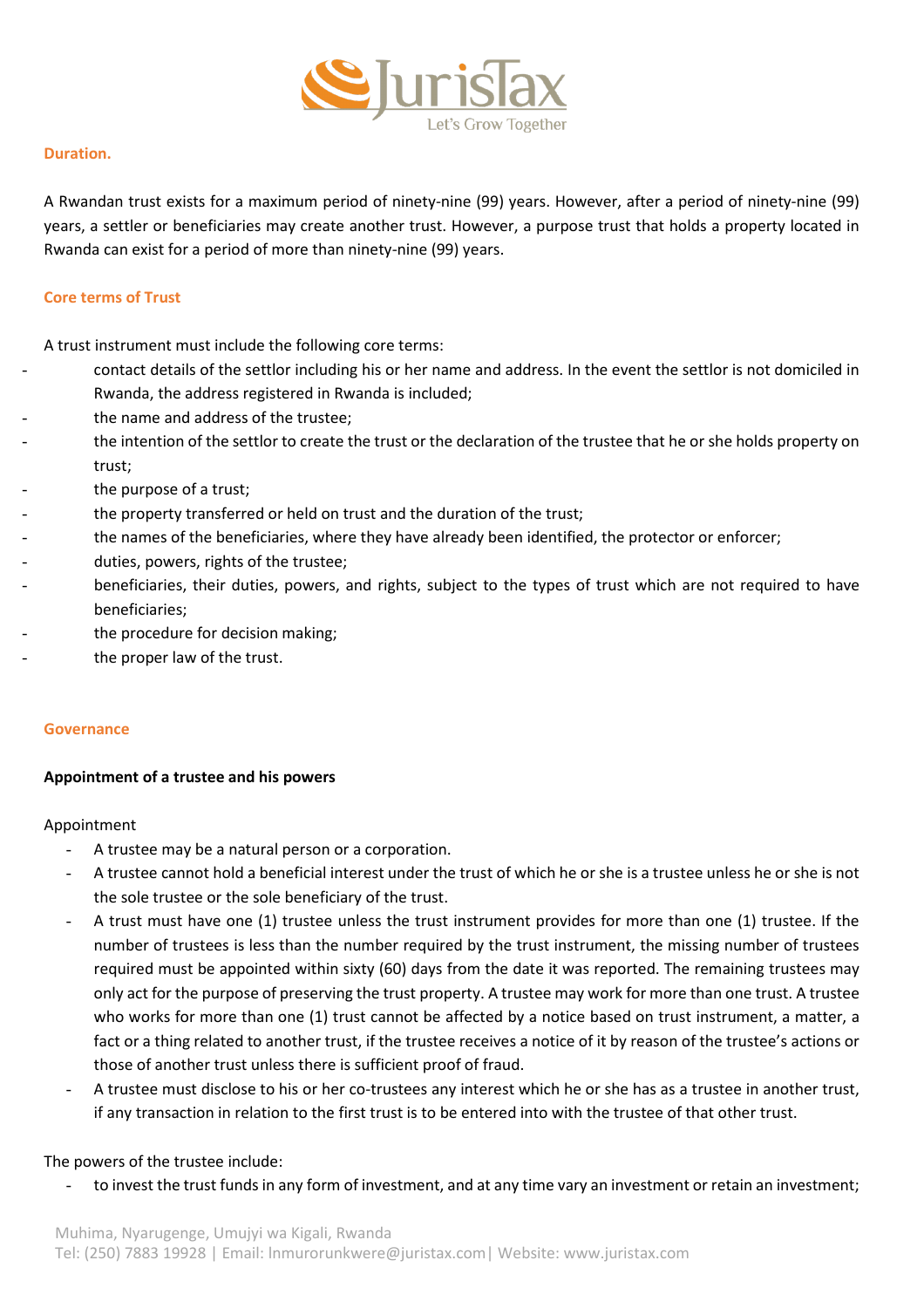

- to deal with or in any shares or securities;
- to concur in any scheme or arrangement including those relating to takeover, reconstruction, amalgamation or the approval of the sale of property or vote on a resolution or exercise any right or buy or sell any securities, if the investments include any form of securities in a body corporate or trust the trustee;
- to appoint a custodian;
- to sell any form of property including by way of auction;
- to insure property;
- to commence or participating in any legal or other action to protect the trust property, enforce rights or protect the interests of beneficiaries;
- to hire or lease any form of property; to lend money on a secured or unsecured basis;
- to borrow, issuing securities or otherwise raising debt on an unsecured basis; and if authorized by the trust instrument on a secured basis;
- to mortgage, pledge or otherwise to grant security or encumber any form of property of the trust only if authorized by the trust instrument;
- to grant and deal with negotiable instruments or other securities;
- to guarantee liabilities or performance;
- to open and operate bank accounts or similar accounts;
- to carry on a business and developing property;
- to manage property; to purchase property jointly;
- to settle litigation and grant waivers or releases except in respect of its own actions or failure to act;
- to appoint auditors, advisers, valuers and experts, engage agents and employ persons for remuneration and take advice including the interpretation of the trust instrument or any law. A trustee must exercise his or her powers only in the interests of the beneficiaries or in furtherance of the purpose of the trust and in accordance with the trust instrument. The trust instrument may require a trustee to obtain the consent of other persons before exercising powers or discretion. Persons who consent, however, are not considered as a trustee. For the sale of the immovable trust property, however, the trustee must apply to the settlor or, in the settlor's absence, the enforcer for prior authorization to use his or her powers.

Delegation of powers:

A trustee must not delegate his or her powers unless permitted to do so by this Law or by the trust instrument or by the competent authority. Subject to the trust instrument, a trustee may delegate both administrative and dispositive powers to a person in execution of his or her duties. However, a trustee must not delegate any discretionary power which is not provided for by the trust instrument.

Unless otherwise provided by the trust instrument, a trustee may:

- delegate the management of trust property to, and appoint, investment managers whom the trustee reasonably considers to be competent and qualified to manage the investment of the trust property;
- employ accountants, lawyers, notaries, bankers, custodians, investment advisers, brokers, property agents and other professionals or persons acting in relation to any of the affairs of the trust or holding any of the trust property;
- authorize, subject to disclosure of the accounts of the trust, an investment manager referred to in Item 1o of this Article to retain any commission or other payment usually payable in relation to any transaction. A trustee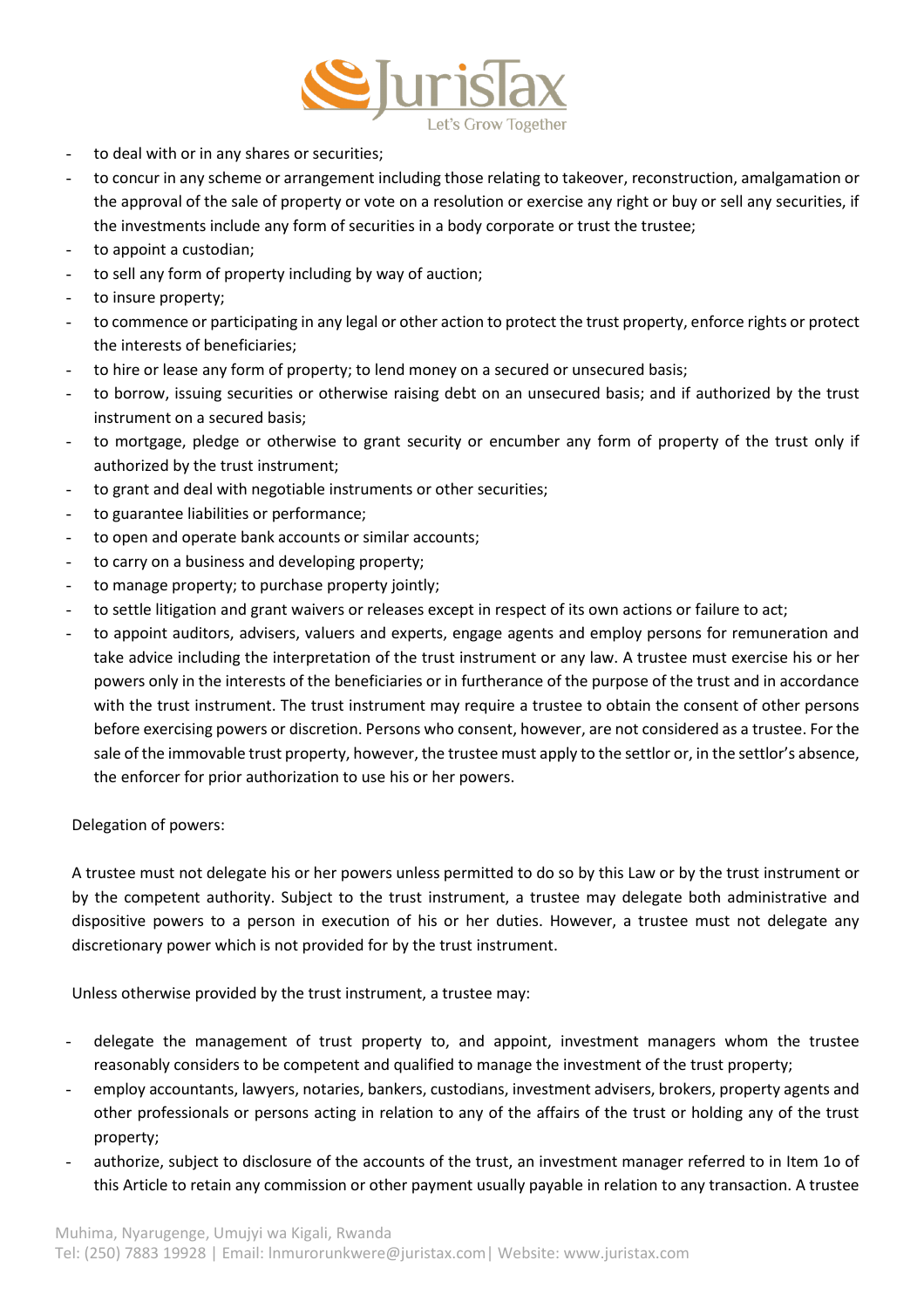

is not liable for a loss to the trust arising from a delegation or appointment under this Article, in case the trustee makes such delegation, appointment or permits the continuation thereof in good faith and without negligence.

Power of appropriation of a trust property in the interest of a beneficiary Pursuant to the trust instrument, a trustee may, without the consent of any beneficiary, appropriate trust property in the interest of a beneficiary in such a manner and in accordance with such valuation as the trustee considered appropriate.

Power of accumulation and distribution of income Pursuant to the duration of the trust, the trust instrument may authorise the accumulation for a specified period of all or part of the income of the trust and add to the capital or retain for any period all or part of the income of the trust. Pursuant to the duration of the trust, the trust instrument may determine that:

- all or part of the income of the trust is not distributed or required to be distributed in accordance with the trust instrument;
- no trust accumulates income and adds it to the capital or retains income in its entirety. Subject to the trust instrument and while the trust continues in existence, there is no time period within which a power to accumulate income and add it to the capital, to retain income in its character as income or to distribute income must be exercised.

## **Power to manage a minor beneficiary interests**

Pursuant to the trust instrument and to any prior interests or charges affecting the trust property, if a beneficiary is a minor and whether or not the beneficiary's interest is a vested interest or is an interest which becomes vested on attaining the age of majority, at any later age or upon occurrence of any event, the trustee has power to:

- accumulate the income attributable to the interest of such a beneficiary and add it to capital or retain it in its entirety waiting the attainment of the age of majority or such later age or the occurrence of such event;
- use such income or part of it to the welfare, education or other benefit of such a beneficiary;
- advance or appropriate to or for the benefit of any such beneficiary such interest or part of such interest. The receipt of a parent or the guardian of a beneficiary who is a minor is a sufficient proof to the trustee for a payment made for a minor.

## **Power of advancement**

Subject to the trust instrument and to any prior interests or charges affecting the trust property, the trustee has the power to advance the benefit a beneficiary has in all or part of the trust property before the date of the occurrence of the event upon which the beneficiary becomes entitled thereto.

# **Conferring power over the trust property**

The trust instrument may confer on a trustee or any other person the power to appoint or assign all or any part of the trust property or an interest in the trust property to trustees for the benefit of a person, whether or not such a person was a beneficiary of the trust immediately prior to such appointment or assignment.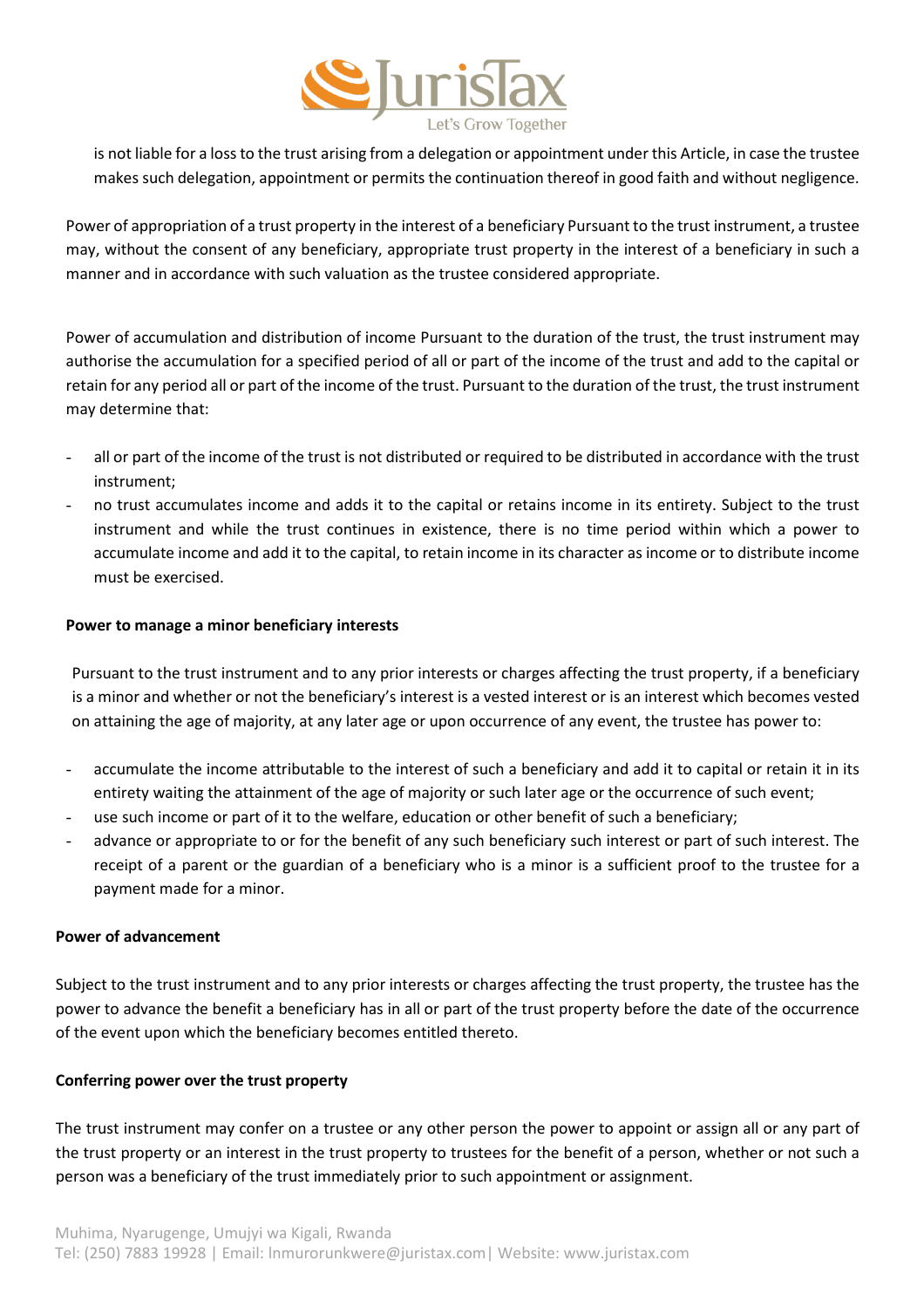

Power of modification of a trust instrument and revocation of a trust Without prejudice to powers of the court to modify the trust instrument, a trustee has the power to modify the trust instrument in accordance with the trust instrument and upon approval by the competent authority for those concerned. Without prejudice to powers of the court to revoke the trust, a trustee has power to revoke a trust and any exercise of a power under a trust whether wholly or partly in accordance with the trust instrument and upon approval by the competent authority for those concerned. No such modification or revocation can prejudice anything lawfully done by a trustee in relation to a trust before the trustee receives notice of such modification or revocation. Subject to the trust instrument and other relevant laws, where the trust is revoked in whole or in part, the trustee holds the trust property, or part of the trust property which is subject to revocation, as the case may be, in trust for the settlor absolutely or, if he or she is dead, for his or her heirs and succession as if it had formed part of his or her estate at the time of his or her death until it is handed over to them.

## **Appointment of a corporate trustee**

A corporate trustee may be required to supervise activities of a trust on the basis of a resolution of such corporate trustee, a resolution of its Board of Directors or other governing body or on the basis of a resolution appointing one or more of its officers or employees to act on its behalf in connection with the trust. The appointment of an officer to act on behalf of the corporate trustee does not relieve the corporate trustee from its obligations or liabilities.

## **Appointment of a constructive trustee**

A court may appoint a constructive trustee who has fiduciary duties to take back or receive any profit, gain or advantage from a breach of fiduciary duties committed with fraud by the previous trustee or trustees as remedy to unjust enrichment. A person who pays or advances money to a trustee is not concerned with knowing whether that money is the actual amount that was required for that property or the use of such money. A person who is appointed as a constructive trustee has the fiduciary duty to deliver the recovered property to the person properly entitled to it.

# **Settlor's powers**

The settlor has the following powers in connection with the trust:

- to revoke or modify the trust instrument or the trust and powers arising in whole or in part under the trust;
- to advance, pay, provide for the use of income or capital of the trust property or to give directives on such advancement, payment or use of income of the trust; 3° to issue directives on the appointment or removal of an officer of a corporation or an officer of a limited liability partnership, separate limited partnership or any other partnership having separate legal personality, in which the trust holds an interest whether or not such interest is in the corporation or partnership is wholly, partly, directly or indirectly held by the trust;
- to issue directives to the trustee in connection with the purchase, retention, sale, management, lending, pledging or charging of the trust property or the exercise of powers or rights arising from such property;
- to appoint or remove a trustee from office, enforcer or beneficiary or any other person who holds a power, discretion, right or who acts in connection with the trust or the trust property;
- to appoint or remove an investment manager or investment advisor;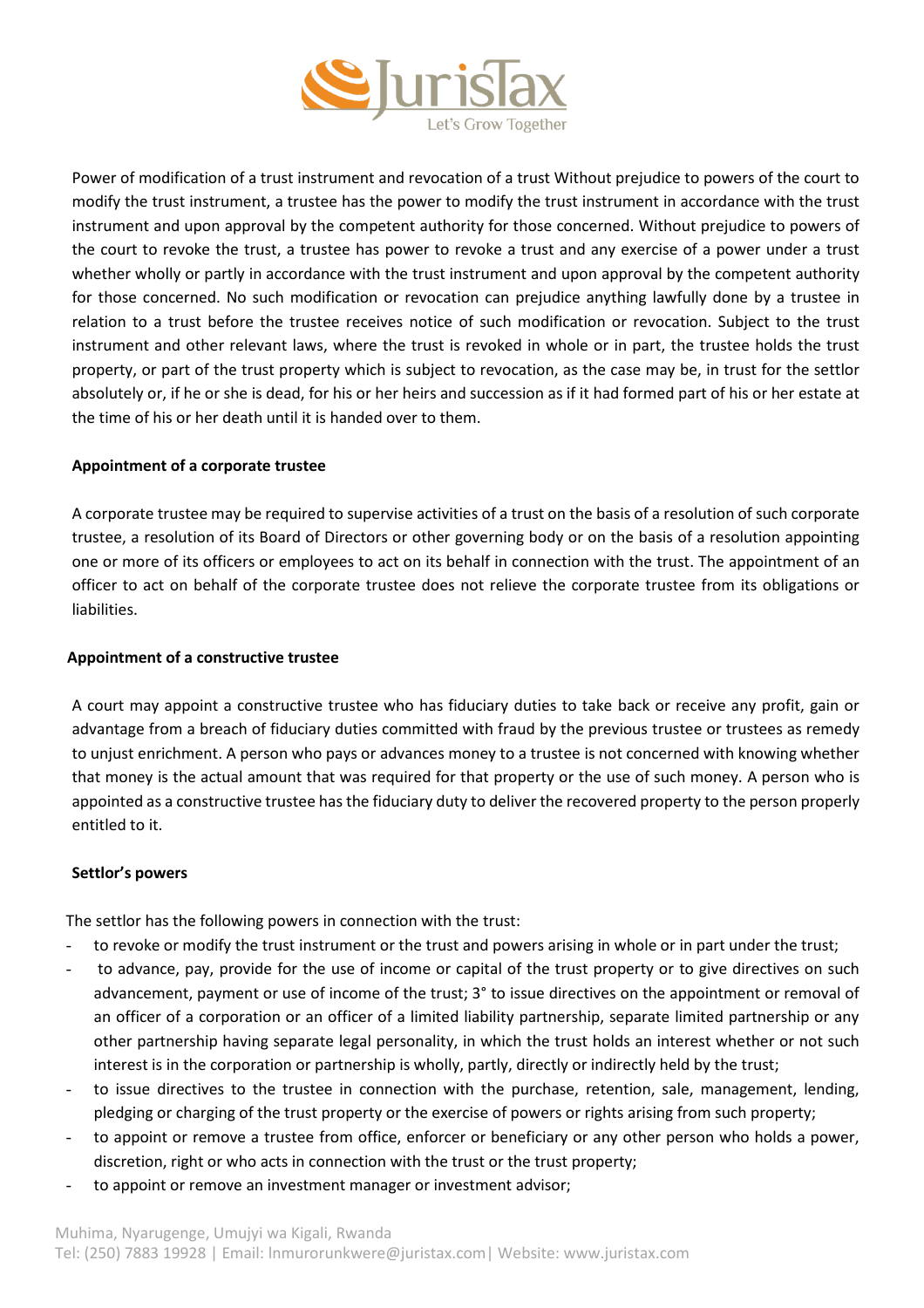

to change the proper law of the trust; to restrict the exercise of powers or discretion of a trustee by requiring that such powers are exercisable with the consent of the settlor or any other person specified in the trust instrument.

## **Appointment of a protector and powers**

#### Appointment

The trust instrument may provide for the office of the protector whose function is to advise the trustee of the trust. The trust instrument may appoint as a protector:

- a person of full age and with no mental disability as certified by a recognized medical doctor;
- the settlor;
- a corporation;
- a partnership;
- a group of persons, whether incorporated or unincorporated.

#### Powers of a protector

Unless the trust instrument provides otherwise, the protector has the following powers:

- to remove from office a trustee and to appoint a new trustee;
- to determine the law of which jurisdiction is the proper law of the trust;
- to change the forum of administration of the trust;
- to refuse consent from certain acts of the trustees. The exercise of powers and discretion by the trustees is subject to prior consent of the protector. A protector who exercises any of the powers set out in Paragraph One of this Article is not considered to be a trustee by reason of exercising the power, unless otherwise provided under the trust instrument. The protector may also be a settlor, a trustee or a beneficiary of the trust. Subject to the trust instrument, the functions conferred on the protectors of trust may be exercised by a majority in number of the protectors if protectors are more than one in a trust. A protector who dissents from a decision of the majority of the protectors may require his dissenting opinion to be recorded in writing.

#### **Licensing**

Where a trustee administers a trust governed by laws governing capital market, he or she is licensed by the authority in charge of capital market. Where a trustee administers a trust not governed by laws governing capital market, he or she is licensed by the National Bank of Rwanda.

#### **OUR CONTACT DETAILS**

For more information, we invite you to contact Mrs. Lydie Nyombayire Murorunkwere by email at [lnmurorunkwere@juristax.com](mailto:lnmurorunkwere@juristax.com) or call her on (250) 7883 19928.